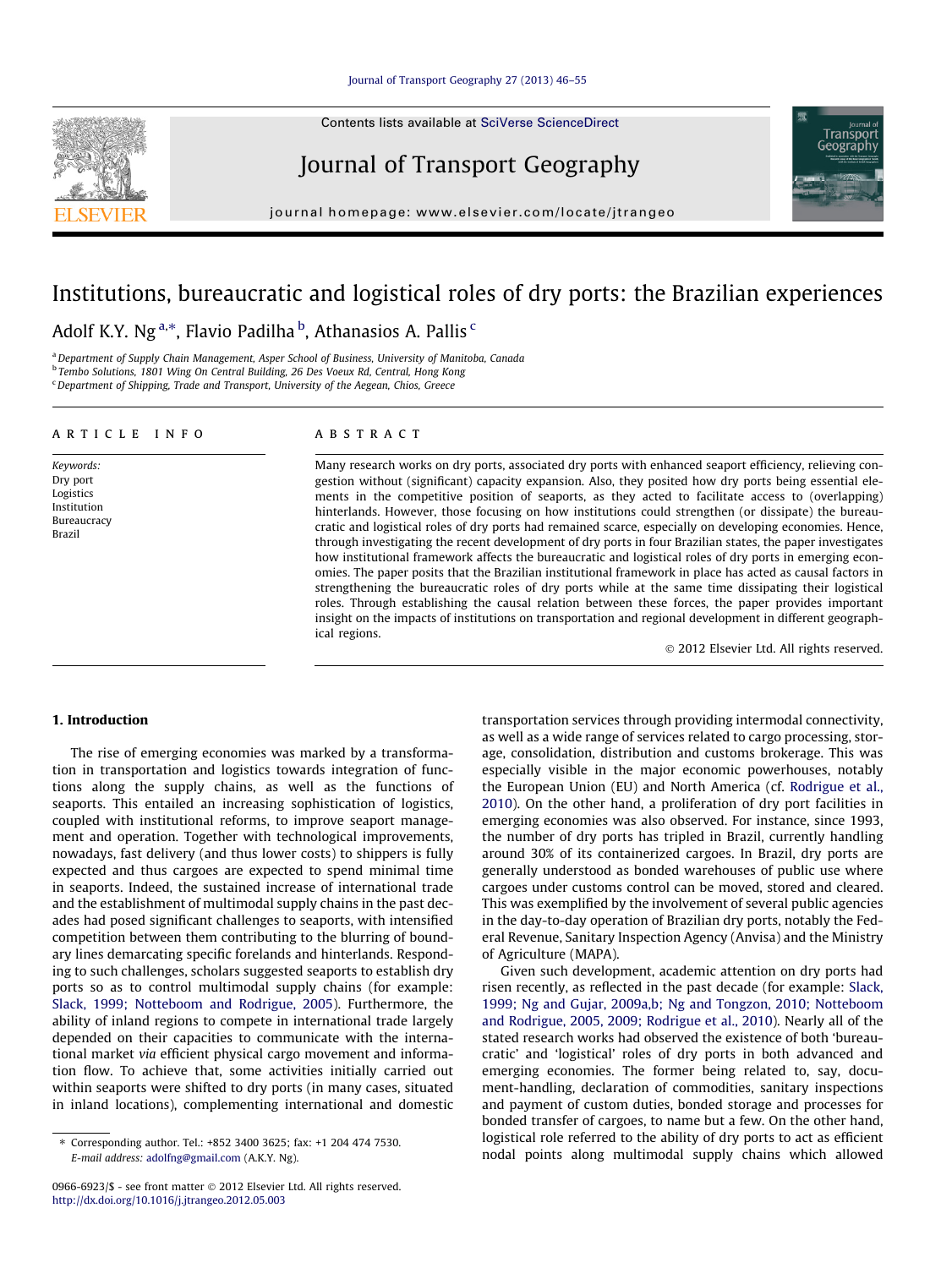improvement of cargo flows and reduction of transportation and logistical costs.

Indeed, considerable dry port-related research works, which often focused on advanced economies, associated dry ports with enhanced seaport efficiency, relieving congestion without (significant) capacity expansion. Also, they posited how dry ports being essential elements in the competitive position of seaports, as they acted to facilitate access to (overlapping) hinterlands (cf. [Slack, 1999; Notteboom and Rodrigue, 2009; Rodrigue et al.,](#page--1-0) [2010; Roso and Lumsden, 2010\)](#page--1-0). However, research works focusing on how institutions could strengthen (or dissipate) the bureaucratic and logistical roles of dry ports had remained scarce, especially on developing economies. There were some exceptions, though, notably [Ng and Gujar \(2009a,b\), Ng and Tongzon \(2010\),](#page--1-0) [Ng and Cetin \(2012\)](#page--1-0) and [Padilha and Ng \(2012\)](#page--1-0) who investigated the implications of public policies on Indian and Brazilian dry ports, respectively. Nevertheless, they mainly focused on the competitiveness and spatial characteristics of dry ports, rather than their specific roles as mentioned above. Hence, through investigating the recent dry port development in Brazil, the paper investigates how institutional framework affects the bureaucratic and logistical roles of dry ports in emerging economies. The authors propose that the institutional framework in place – either with reference to the entire nation and polity, or particular related arrangements regarding the setting of dry ports, has acted as a causal factor in strengthening the bureaucratic roles of dry ports while at the same time dissipating their logistical ones. Through establishing the causal relation between these forces, and their unique outcomes in Brazil, the paper provides us with important insight on the impacts of institutions on transportation and regional development.

The rest of the paper is structured as follows. The theoretical background, study area and data collection can be found in Sections 2 and 3, respectively. Sections 4 and 5 analyze the institutional environment of Brazilian dry ports, discussing how institutional arrangements have hindered the integration between dry ports and seaports (and their terminals), thus creating limbo for dry port development. Sections 6, 7 and 8 combine the above analysis to discuss the bureaucratic and logistical roles of dry ports in Brazil. Finally, Section 9 concludes the paper with policy implications and provides suggestions for further research.

#### 2. Theoretical background

The importance of institutions in economic development was well-established [\(North, 1990; Williamson, 2000; Hall, 2003;](#page--1-0) [Acemoglu and Robinson, 2008](#page--1-0)). These were rules, procedures and patterns of behavior – the rules of the game in a society ([North,](#page--1-0) [1990\)](#page--1-0) shaping political, social or economic interactions. By giving and enforcing credibility to paths of change, the formal rules, compliance procedures, and standard operating practices that structure the relationships between actors in various units of the polity and economy [\(Hall, 1986\)](#page--1-0) affected the way societies evolved over time and hence served as the key to understanding changes.

Institutions in place aimed to promote efficiency among transacting partners, minimized distributional conflicts, and monitor compliance. Any new conditions that were perceived to cause structural contradictions were addressed within the established framework via path-shaped and -dependent re-organizations. Hence, any changes within the sphere of the economy would be limited (or incremental), as the societal norms and traditions restricted established political, economic and social structures from moving too far away from original forms by embedding them into long term institutional characteristics ([Williamson, 2000\)](#page--1-0). In this respect, new (historical) institutionalism posited that institutions posed systematic constraints on individual and collective choices, promoting certain actions and (preferred) outcomes and pushing non-institutional actors towards particular strategic calculations, so as to fit into the new environment (cf. [Steinmo et al., 1992; Hall](#page--1-0) [and Taylor, 1998; Ng and Pallis, 2010](#page--1-0)).

Hence, arrangements forming the construct within which a particular sector of the economy, or even a specific industry, operated represent a sub-set of the institutional framework. Such arrangements might profoundly impact on the way that the particular economic sector (or parts of it) would/could evolve. Nonetheless, they were just a fracture of the broader institutional framework, with the latter being deterministic (at least in the short term) on the details of such arrangements. Simply speaking, these arrangements existed in cultural and political contexts that defined their existing form, though institutions might be forced to change by exogenous pressure that were neither sector-specific nor implied by changes in the broader structures of societies. In other words, the quality of institutions could influence the ability of a country, region or sector to prosper, setting it apart in the developmental spectrum. Quoting [Hall and Jones \(1999\):](#page--1-0)

''...differences in social infrastructure (institutions and government policies) across countries cause large differences in capital accumulation, educational attainment, and productivity, and therefore large differences in income across countries...''

However, the nature of institutional influence on societal changes could vary. According to [Coase \(1992\)](#page--1-0) and [de Soto](#page--1-0) [\(2000\)](#page--1-0), efficient institutions could add value to established social assets and wealth-creation by encouraging economic players to invest and specialize. On the contrary, inefficient ones could increase transaction costs, e.g., corruption, time wastage, insecurity among economic agents, etc., thus reducing the incentives as stated earlier. Notably, whenever the institutional framework became weak in any regions, they would become vulnerable to manipulation by dominating groups within the society. Here [Jessop and Oosterlynk](#page--1-0) [\(2008\)](#page--1-0) pointed out that when economic forces seek to redefine specific subsets of economic activities, say, subjects, sites, and stakes of competition and/or as objects of regulation and to articulate strategies, projects and visions, they tended to manipulate power so as to secure results that were (perceived as) beneficial to them. Their view was supported by [Martinsons \(2002\)](#page--1-0) who argued that some governments' inability to offer a strong, appropriate institutional environment might divert the attention of economic actors to informal and relationship-based (in some cases, leading to inefficient) practices.

Nevertheless, changing institutions might involve dislocating political and economic forces, thus affecting the prevailing balance of power. [Acemoglu and Robinson \(2008\)](#page--1-0) argued that by reforming institutions without altering the balance of power in society or the basic political equilibrium could simply lead to the replacement of one instrument by another. Also, as pointed out by [Hall \(2003\),](#page--1-0) institutions changed infrequently but when they did, it often led to dramatic shifts cutting across spatial scales within the particular sector or society. In the past four decades, significant changes in international trade and logistics had forced institutional restructuring within seaports, as traditional operators failed to deliver the levels of flexibility, efficiency and investments required by users (cf. [Slack, 1999; Ng, 2009\)](#page--1-0). Such a new environment had led to increasing uniformity in logistical infrastructure and sectoral arrangements, and seaport system was reformed to adopt the new ownership, regulation and management in line with the so-called 'generic solutions' or 'international best practices' (cf. [Ng and Pallis,](#page--1-0) [2010](#page--1-0)), like the Port Reform Toolkit [\(World Bank, 2000, 2007](#page--1-0)). Essentially, these changes directed towards the increasing roles of private sectors, and away from direct public management, with